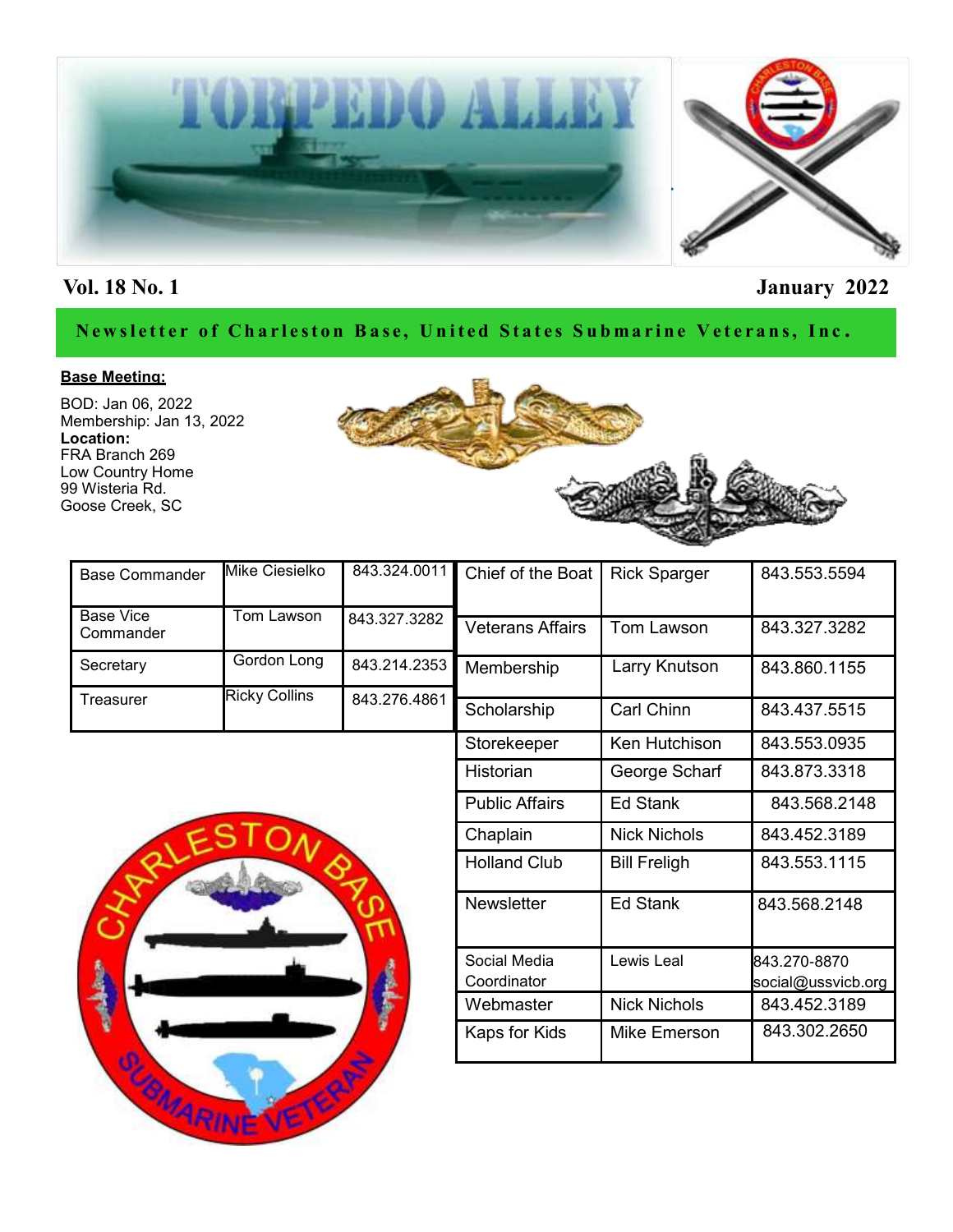## **Submarines lost during the month of January**

| USS Albacore (SS-218) | 7 Nov 44  | 85 Men Lost                                               |
|-----------------------|-----------|-----------------------------------------------------------|
| USS Growler (SS-215)  | 8 Nov 44  | 86 Men Lost                                               |
| USS Scamp (SS-277)    | 16 Nov 44 | 83 Men Lost                                               |
| USS Corvina (SS-226)  | 16 Nov 43 | 82 Men Lost                                               |
| USS Sculpin (SS-191)  | 19 Nov 43 | 43 Men Lost,<br>41 Taken Prisoner,<br>21 Survived the war |

| <b>Table of Contents</b>                       |   |
|------------------------------------------------|---|
| From the Editor                                |   |
| <b>From USSVI National</b>                     | 3 |
| Humor                                          | 3 |
| Hog Roast                                      |   |
| Love Sea Duty?                                 | 5 |
| <b>VA Pensions for Spouses</b>                 | 5 |
| <b>Automatic Enroll Vets in VA Health Care</b> |   |
| <b>Base Meeting Minutes</b>                    |   |
|                                                |   |
|                                                |   |

Charleston Base Board of Directors Meeting Feb 3 Charleston Base Meeting (Social Hr starts 1800) Feb 10 1900 FRA Branch 269,Goose Creek<br>HL Hunley/USS Housatonic Memorial Feb 17 Sunrise Presbyterian Church at Bread

**Upcoming Charleston Base Events**<br> **SEP 1800 FRA Branch 269, Goose Creek**<br>
1800 FRA Branch 269, Goose Creek Sunrise Presbyterian Church at Breach Inlet on Sullivan's Island

# **Information of all Charleston Base Events is on www.ussvicb.org**

## **From the Editor**

I wish I could get the Newsletter out in a timely manner. Will work harder in the future.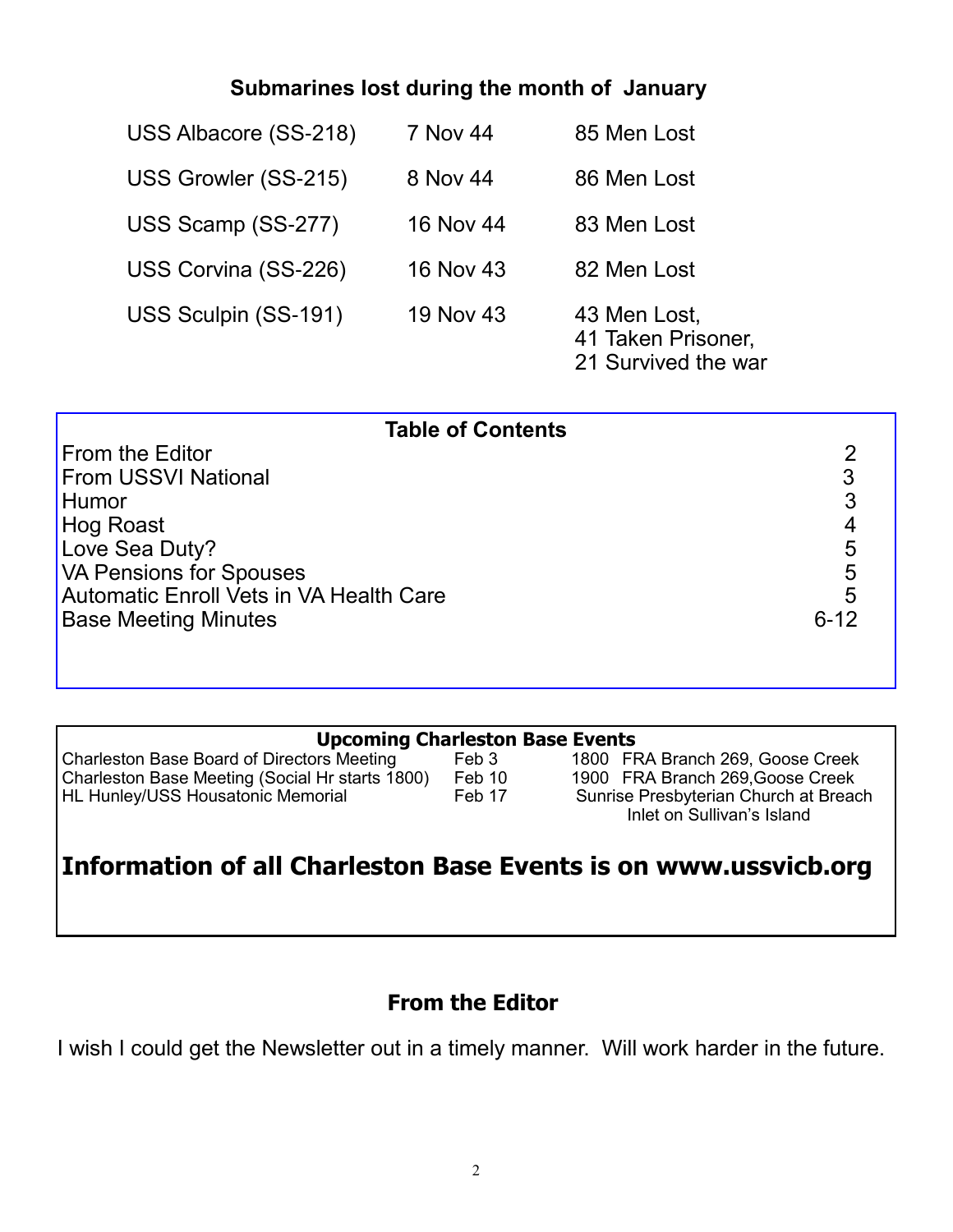**From USSVI National** Nothing to Report

# HUMOR

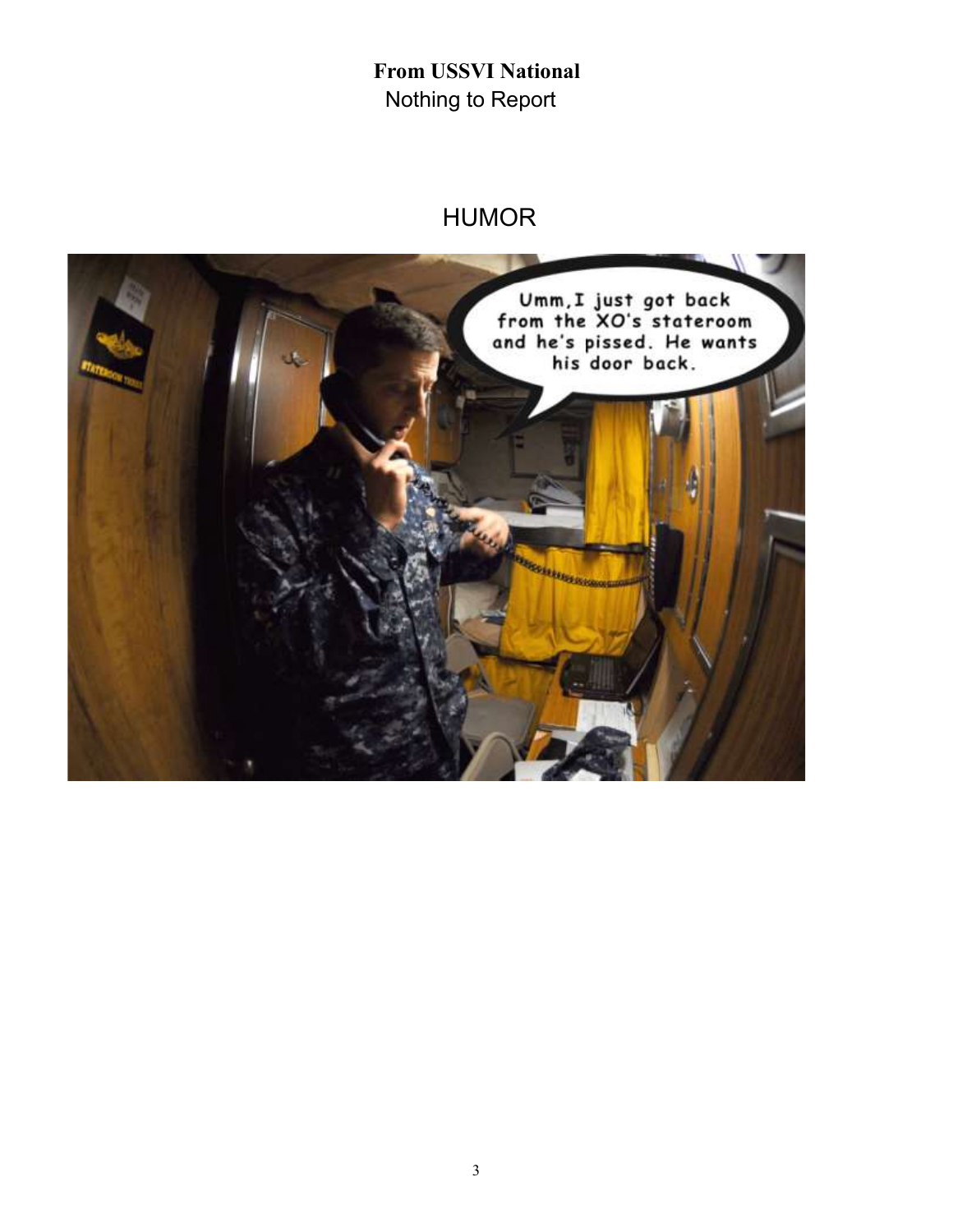# **HOG ROAST AT THE AFTER BATTERY**



Come join Submarine Sailors from around the country and Canada too for a true submariner get together. Back in operation after a couple of years pause due to the Covid-19 pandemic. Held each year at the After Battery in Dorchester and hosted by none other than Steve (Buddha) Nelms and true old salt Torpedomen. Come out and share, see some old and young shipmates, swap some lies and just have a great time. The dates you ask April 3-9 which concludes with a fantastic Hog Roast on Saturday. For more information go to the After Battery Web site.<https://theafterbattery.org/>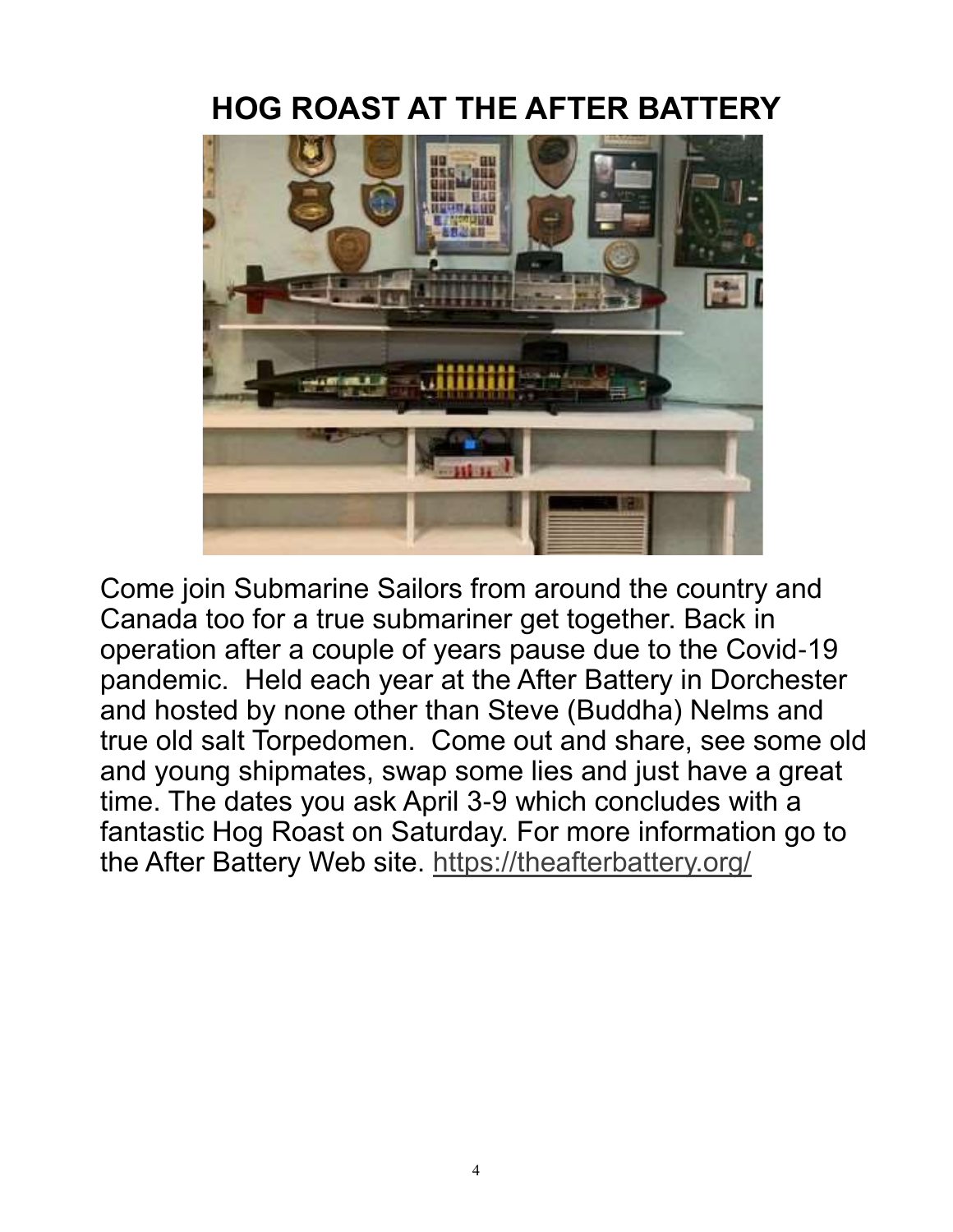# **LOVE SEADUTY?**

USNI reported on a navy program called Sea Duty Incentive Pay SDIP. Navy needs critical rating to stay at sea by doing back to back sea tours, terminating shore duty to go back to sea. For example one of these critical rates, NAV ET SS being. E8/E9 gets an extra \$1,000; E5/E6 \$700. I just used this as an example b/c I be a NAV ET SS. SDIP is paid on top of all other pay. Additionally, the 5 year at sea maximum rule has been eliminated allowing sailors to homestead.

## **VA PENSIONS FOR SURVIVING SPOUSES**

Do you know the VA provides Tax-free supplemental income for qualified surviving spouses? Learn how to apply for this benefit the YouTube video and visiting the web links in the video description.

The link to this important information is: **[https://www.youtube.com/watch?](https://www.youtube.com/watch?v=SgWWni7VIfg) [v=SgWWni7VIfg](https://www.youtube.com/watch?v=SgWWni7VIfg)**

## **House Approves Bill to Automatically Enroll Vets in VA Health Care**

Eligible veterans would be automatically enrolled in the [Department of Veterans](http://www.military.com/benefits/veteran-benefits)  [Affairs](http://www.military.com/benefits/veteran-benefits) health care system under a bill passed by the House on Thursday. The House voted 265-163 to approve the Ensuring Veterans' Smooth Transition, or EVEST, Act. The vote fell largely along party lines, though 44 Republicans joined Democrats to support the bill.

Right now, veterans must proactively apply for health care benefits at the VA. The bill approved Thursday would require the department to instead automatically enroll veterans who meet existing eligibility criteria for VA health care. The VA would also have to provide a way for veterans to opt out of coverage.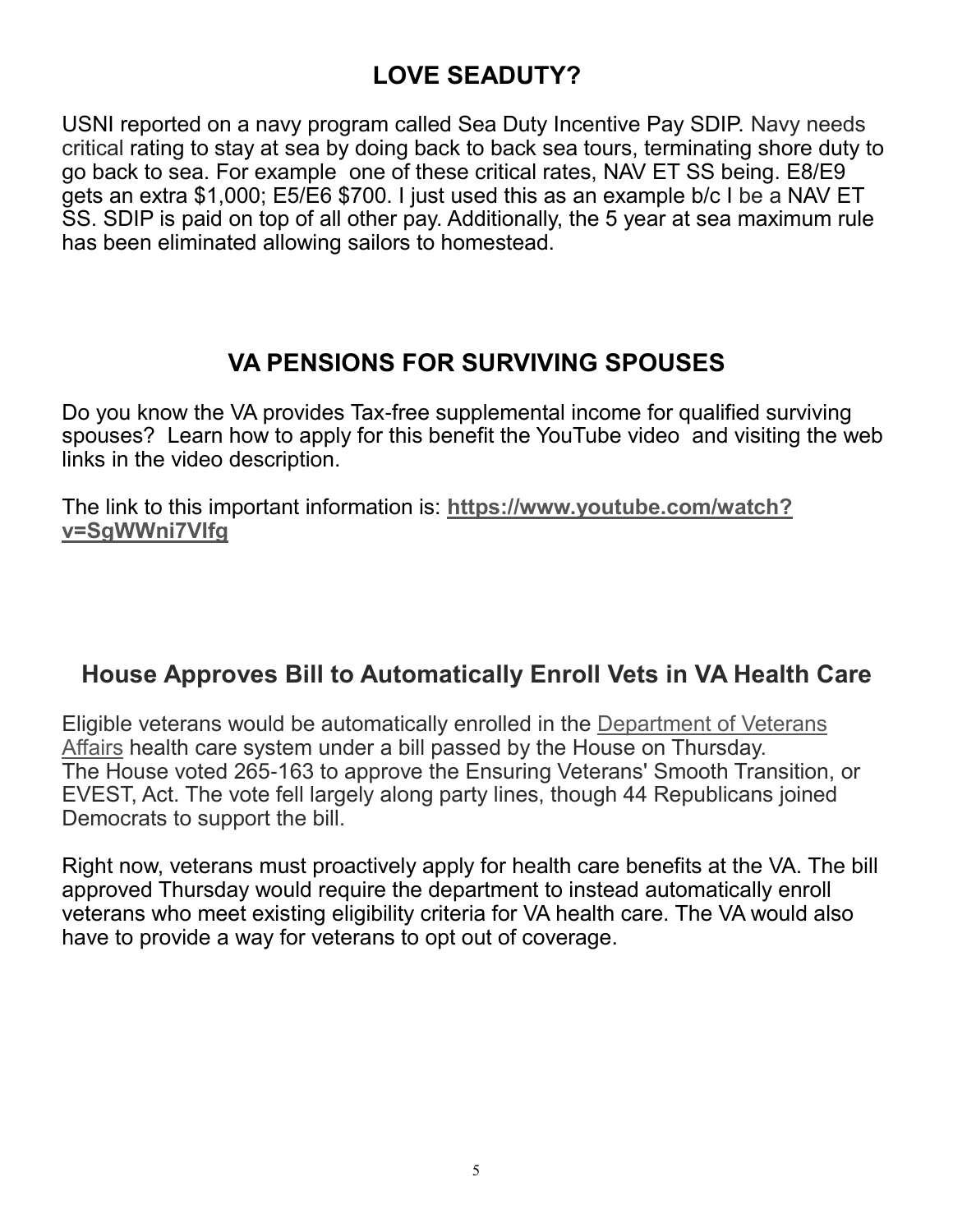## **United States Submarine Veterans, Inc., Charleston Base Minutes of Business Meeting 13 January 2022**

## **Opening Ceremonies:**

The January 2022 Base Meeting was called to order by Base Commander Mike Ciesielko with a quorum of four officers and a total of 41 members.

The meeting started at 1900 with the sound of the diving alarm.

The Pledge of Allegiance was led by the Vice Commander Tom Lawson and recited by the members in attendance.

The Invocation and the Tolling of the Boats lost during the month of January was given by Base Chaplain Nick Nichols.

Submarines lost during the month of January:

USS SCORPION (SS-278) January 5, 1944 – 4th War Patrol Lost with all hands – 77 souls

USS ARGONAUT (SS-166) January 10, 1943 – 3rd War Patrol Lost with all hands – 102 souls

USS SWORDFISH (SS-193) January 12, 1945 – 13th War Patrol Lost with all hands – 89 souls

USS S-36 (SS-141) January 20, 1942 – 2nd War Patrol No loss of life

USS S-26 (SS-131) January 24, 1942 – 2nd War Patrol Lost with 46 souls–3 men rescued

Five Boats and 314 Men lost during the month of January

The Creed of USSVI was read by Vice Commander Tom Lawson.

Base Commander Mike Ciesielko welcomed members and guests to the meeting. Introductions of New Attendees: No first time guests here tonight

Old Business: No new business

New Business: No new business.

Secretary – Gordon Long:

The Minutes from the November Base meeting have been emailed directly to the Base membership and had been promulgated on the Base Website. A correction had been noted via email, letting us know that the Minutes are being read. With no other additions, changes or deletions, the November Base Meeting Minutes were approved.

Treasurer – Ricky Collins: The Treasurer's Report for November was published and promulgated on the website. There were no additions or deletions. The report was approved as presented.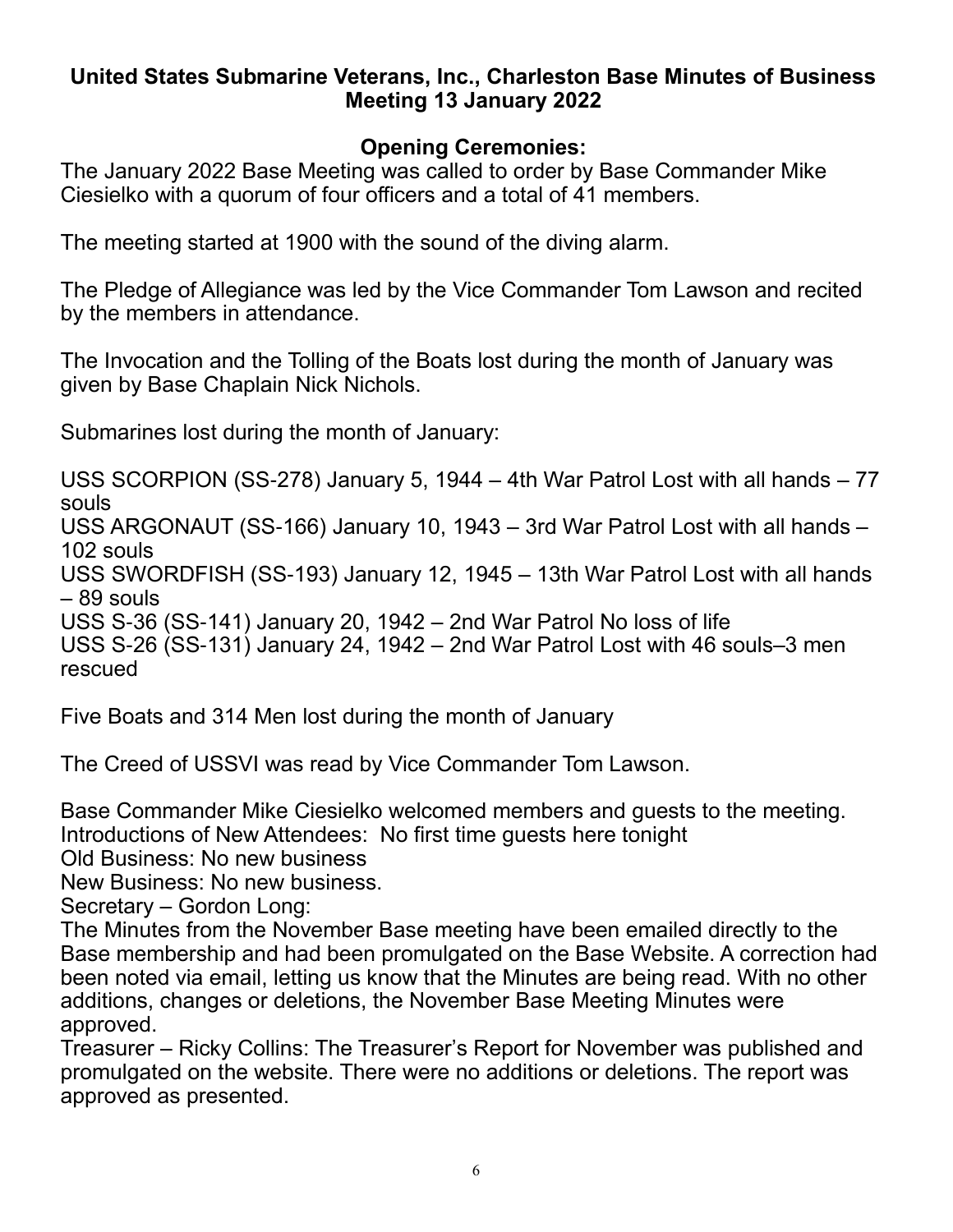## **Chaplain – Nick Nichols:**

Highlighted boat of the month: ARGONAUT was lost on Jan 10, 1943 with the loss of 102 officers and men off Rabaul, on her 3rd war patrol. While attacking a convoy, she torpedoed a Jap destroyer who, along with 2 other destroyers, depth charged her. As she tried to surface, the destroyers sank her by gun fire.

My computer crashed mid Dec and I didn't get it back until just before the New Year. It was a Windows issue; the hard drive was ok and the only thing I lost was anything associated with Windows…many of my programs. I also lost my email program. I lost close to 1800 email addresses that I've had to put back in my hand. While I had everything backed up, the Windows associated programs were lost. A good reminder to back your system up completely which I am now doing.

There are several shipmates and family members who have given me information which they wish to be kept confidential at this time. Many of these are serious illnesses.

FTCM(SS) Ronald William Gruber, 73, departed on Eternal Patrol on 30 December 2021. He served on the TULLIBEE and THOMAS JEFFERSON. His service and burial will be a private family event. Ron was not a member of USSVI. Base Member Gordon Long reported this information. He worked with Ron for many years. Ron had visited our base but was not a member.

Stacy Power has a cold and elected not to attend tonight. Everyone look into the camera and say hello to him.

Walt & Margie Deal are dealing with COVID. It was very serious for Margie to the point she was in the hospital last week for a few days. She is now home and according to their daughter Sherry Margie is feeling much better…so much so that she is eating again. Walt had his antibody infusion on Tuesday and he is doing much better now. GW has really been a big help to them by picking up their meds and keeping in contact with them. They had all their shots and boosters before catching COVID

Lou Leal, our social media person, has COVID and can't be here tonight.

Larry Rooselot is recovering well from the surgery on his spine in the neck area. Mary, his wife, had a double reverse shoulder surgery and is recovering well from it.

Jerry Stout sent an email on Dec 27th about his cancer. PET SCAN RESULTS please put out that test results showed no evidence of disease. The 28 treatments of radiation completely took out the Merkel Cell Carcinoma Skin Cancer from my pelvic lymph nodes. I praise God and all of the prayers from my fellow Sub Vets. This is such a relief for me and family in time for Christmas. Christine and I appreciate the phone calls and notes and prayers.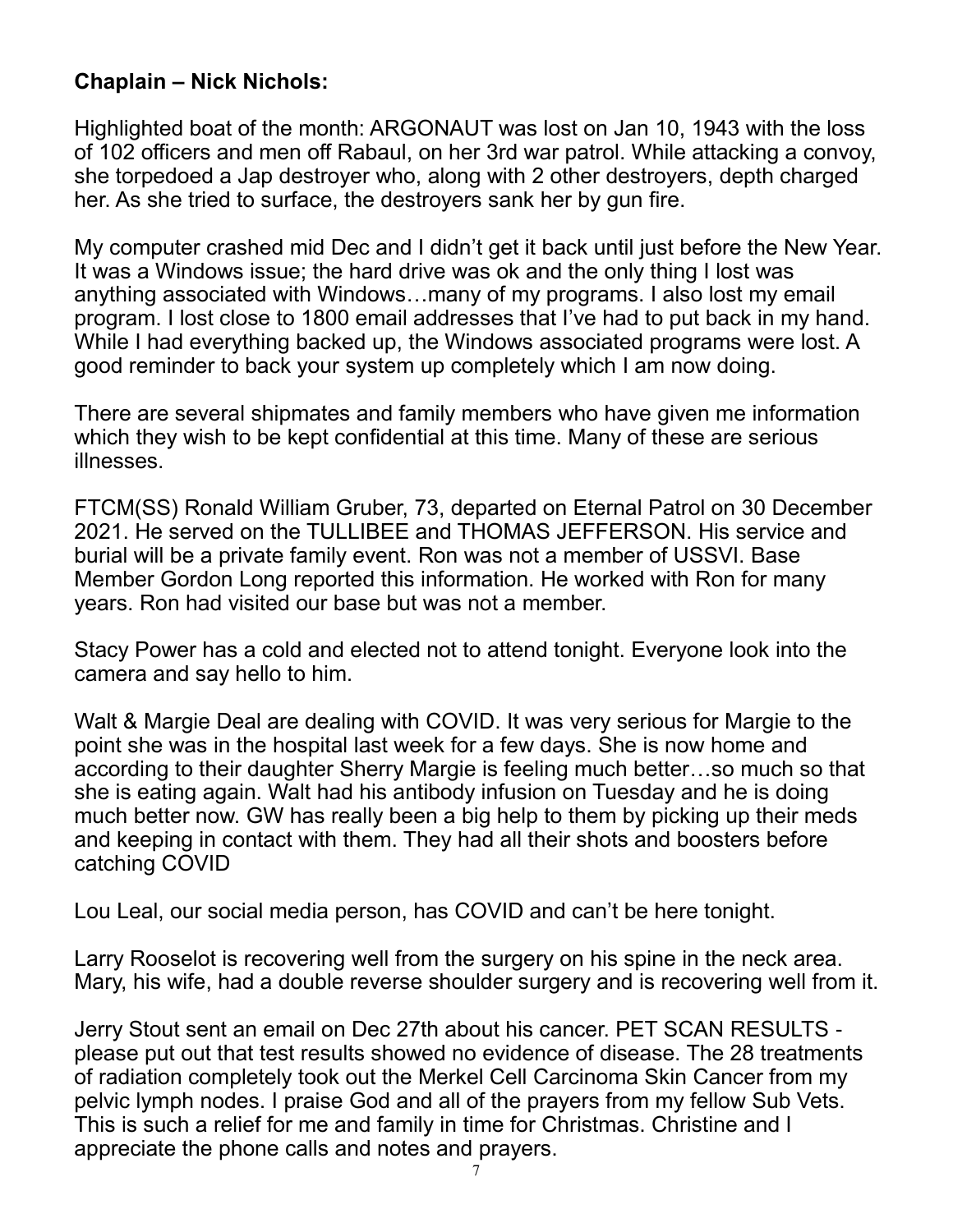Don Londergan is still in Cypress Place on Midland Pkwy in room 136 and he's now got his phone back.

Gene Weir continues his cancer treatments.

Bob Snyder is still with palliative care

Joe O'Saben had a colonoscopy 6 Dec and was found to have lymphatic cancer. He will have surgery in February.

Complete/update your page 2 if you have not done so. Of all the EP this reporting period, no one had a page 2 on file.

**Webmaster – Nick Nichols:** Website is constantly updated.

Make use of the EVENTS page on the Charleston Base website. All events that are put out to the membership via email will be listed and updated on the events page.

Pictures will now be on the USSVI National website. Please take a look at your profile on the National site and update it if needed. Many have missing info.

Vets in the Woods collection box is suspended until further notice. The donations overwhelmed the DAV.

**Social Media – Lewis Leal:** Not Present.

**Submarine Veterans of WWII – George Scharf:** Stacy Power is not here this evening. Nothing to report.

**National Awards – Don Ort** : Nothing to report.

Base Commander Mike Ciesielko requested all former COBs to send recommendations to him.

**Kaps for Kids – Mike Emerson:** Not present.

**Membership – Larry Knutson:** We still have 276 Charleston Base Members. There are quite a few that are still on the Dink List.

**Base Commander Mike Ciesielko** noted that we will soon be presenting Longevity Pins. Those who allow their National dues to lapse will again start at Year 1. Mike learned quite a bit during his last trip to the USSVI National Convention and will send inputs to the Base Newsletter for publication.

The District Commander was in attendance tonight and agreed with the membership that the USSVI National website has problems.

**VA – Tom Lawson**: The VA is always looking for volunteers. There was an announcement by VA that you can use your veteran's ID card for admission (no fee) onto National Parks and memorials.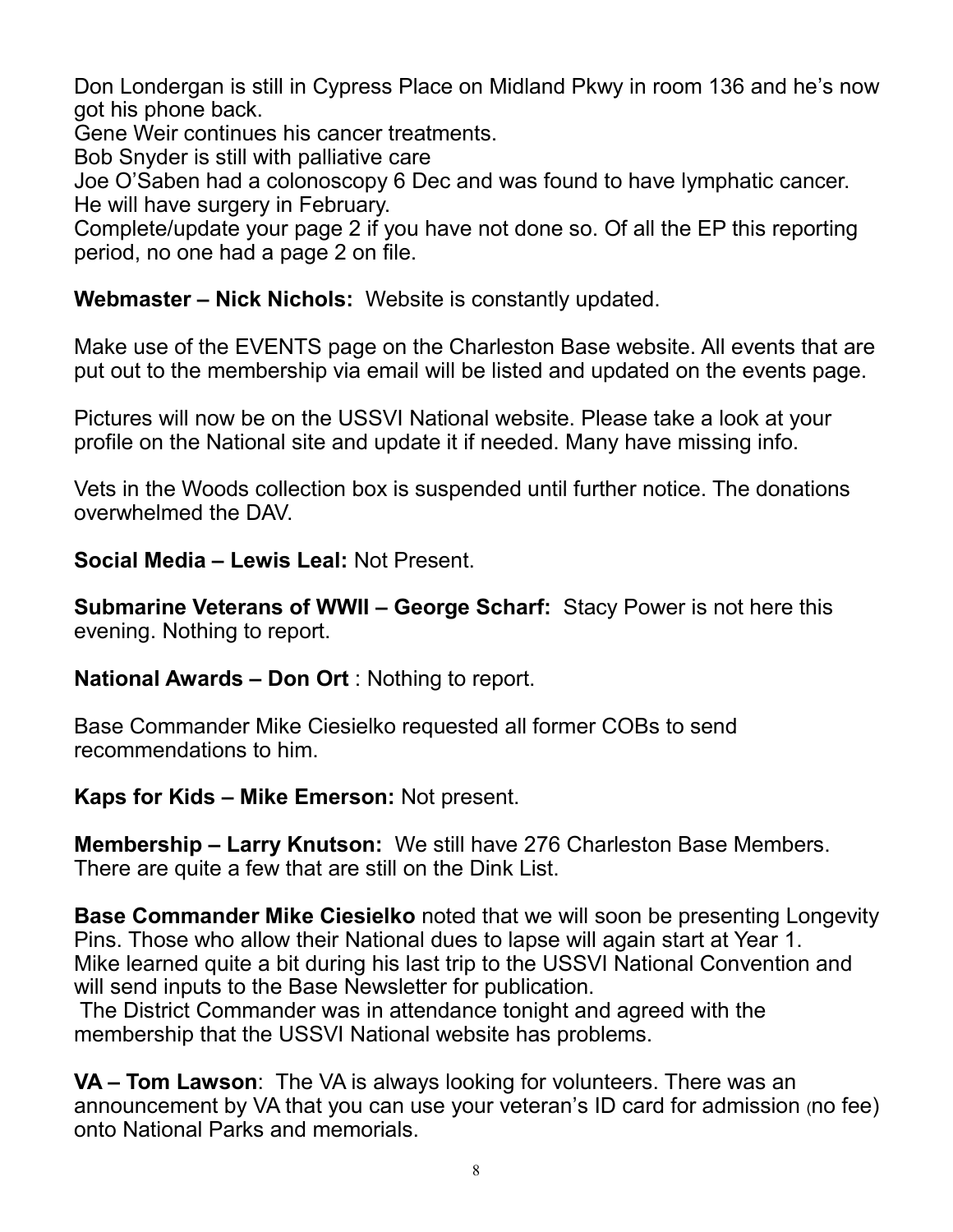## **Scholarship – Carl Chinn:**

The balance in the Scholarship Fund is \$6,731. The Rummage Sale in November took in \$1,717. \$400 of that amount was from on-line presale. \$1102 was from the date of the sale. Some items were retained for post-sale, netting an additional \$215. The Thift Store nearby received quite a donation, of the remaining items.

There will be a raffle drawing tonight for the WWII submarine bookends.

A new raffle will begin tonight for four submarine models. There will be four winners with the first winner getting first choice and so on… Two of the models are on display this evening. The drawing will be held at the March Base Meeting. The model of the USS Scorpion was sold early, expecting that the offer exceeded the amount than would be obtained by the raffle.

The 2022 Scholarship application has been posted to the Base website and is available for download. There will be a new essay requirement on the application.

Challenge coins are available for sale.

**Special Events – Rick Sparger:** We attended two parades pulling the float. Harleyville and Goose Creek. Both were fantastic. We will try to get some summer parades as well.

**Fleet Reserve Association – Rick Sparger** : Received an email from the Secretary of the FRA regarding a 80TH anniversary celebration of the Battle of Midway on June 4. This was noted as the turning point of WWII. The event will be held on the Yorktown, with the hopes of it becoming an annual observance. The invitation was sent to all veterans groups in the area. Harry Nettles requested that Charleston Base be part of the event including the planning meeting.

**Recreation – Bill Hayes:** The Christmas Party, although not fancy, was a success. It certainly could have had better attendance. Recommend that we have the same format in the future. Those who were there, will note that we really had an enjoyable evening. Base Commander officially recognized Bill and others who had helped plan the event with short notice.

## **CRAMA – Butch Bryar:** Not Present

**Nuclear Power School – Ray Sparks:** The next NPS graduation is JAN 28 at 0800. The school is expecting to allow guests at this event. Meet at Exchange parking lot.

**Newsletter – Ed Stank:** The Base Newsletter was done as a combination November/December edition and published a few days ago.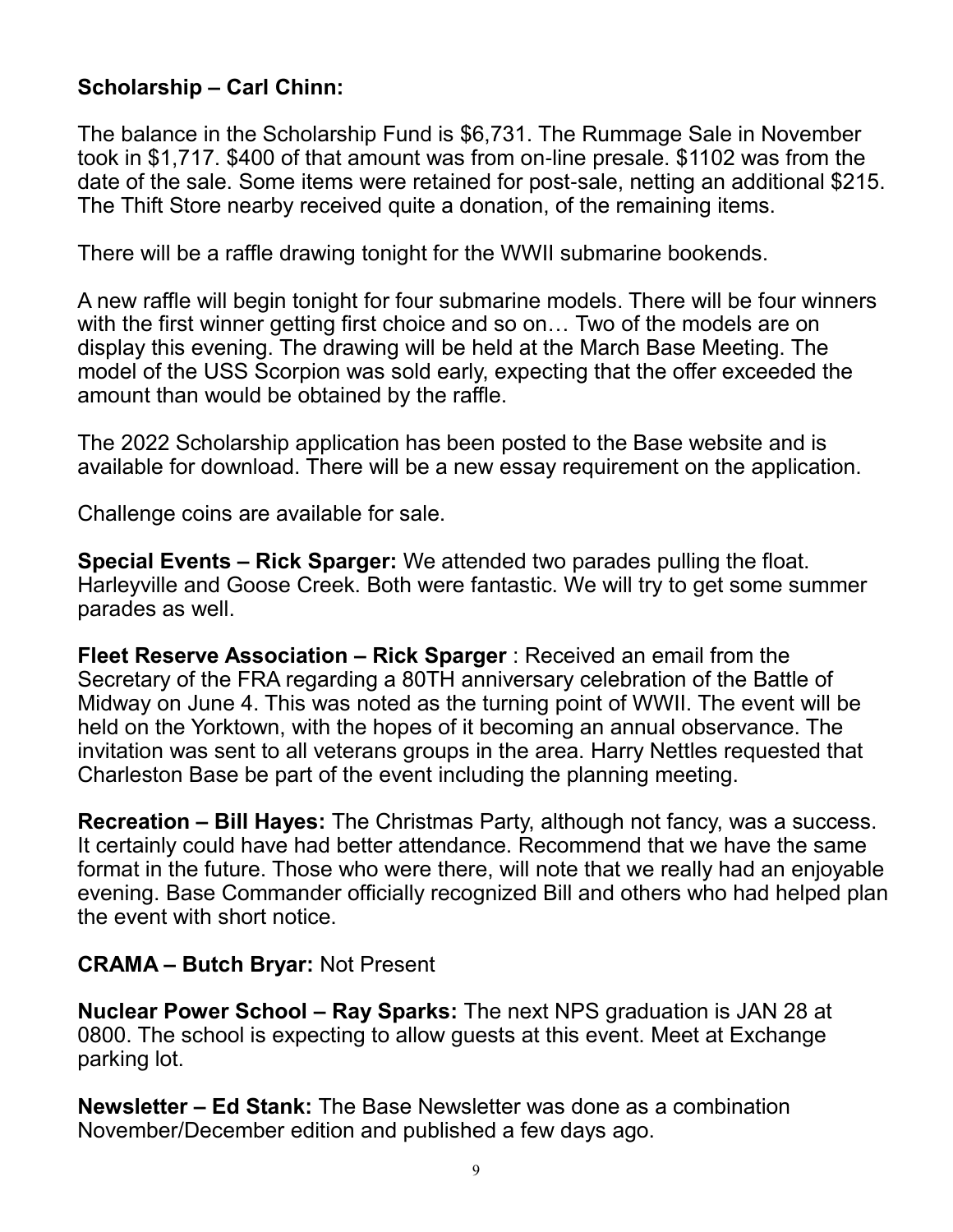**Public Affairs – Ed Stank:** Nothing reported.

**Election Coordinator – Ken Hutchison:** Ken reminded everyone that elections for Vice-Commander and Secretary are scheduled for 2022. Both incumbents agreed to be candidates for consideration this year.

Ken asked the membership to also consider nominations for those positions.

**Storekeeper – Ken Hutchison:** Woody Woodsmall will be fully taking over as Storekeeper in March. He will be at the SK table in February. Turnover is in progress.

**HUNLEY MEMORIAL – Harry Nettles:** The ceremony will be held on February 17. We are in need of volunteers to escort the ladies to the waterfront.

**COB – Rick Sparger:** We had a great Christmas Party. It was very simple. We had a DJ with karaoke available and a lovely bartender. He would like to have more events including an oyster roast in March.

Rick has an ashtray from the USS Montpelier for anyone who wants it.

**Vice Commander – Tom Lawson:** Nothing to report. Tom reminded everyone to clean up tables after the meeting.

**Base Commander – Mike Ciesielko:** Try to be careful with COVID. It is still out there.

## **Good of the Order**

**Southeast Regional Commander – Wayne Phillips** When a member is listed on the USSVI National database by the Base Membership Chairman as renewed, the member is put into a PENDING status. Once the Base Treasurer sends the check to National, the member is then listed as ACTIVE but only after the check has cleared. Sometimes, however, the listing may not get put back to ACTIVE. He stated that he learns something every time that he attends a National Convention.  $\Box$  There is a National Board of Directors Meeting in March. If there is anything that needs to be addressed, please contact Base Commander Mike Ciesielko. He will pass info onto Wayne. Wayne had no answer to a Base member's question about when the National website is supposed to be redone so that it is usable.

**Submarine Sea Stories – Rick Wise:** Rick informed the Base about a website for Submarine Sea Stories.

**Nuclear Historian – Rick Carlson:** Not present.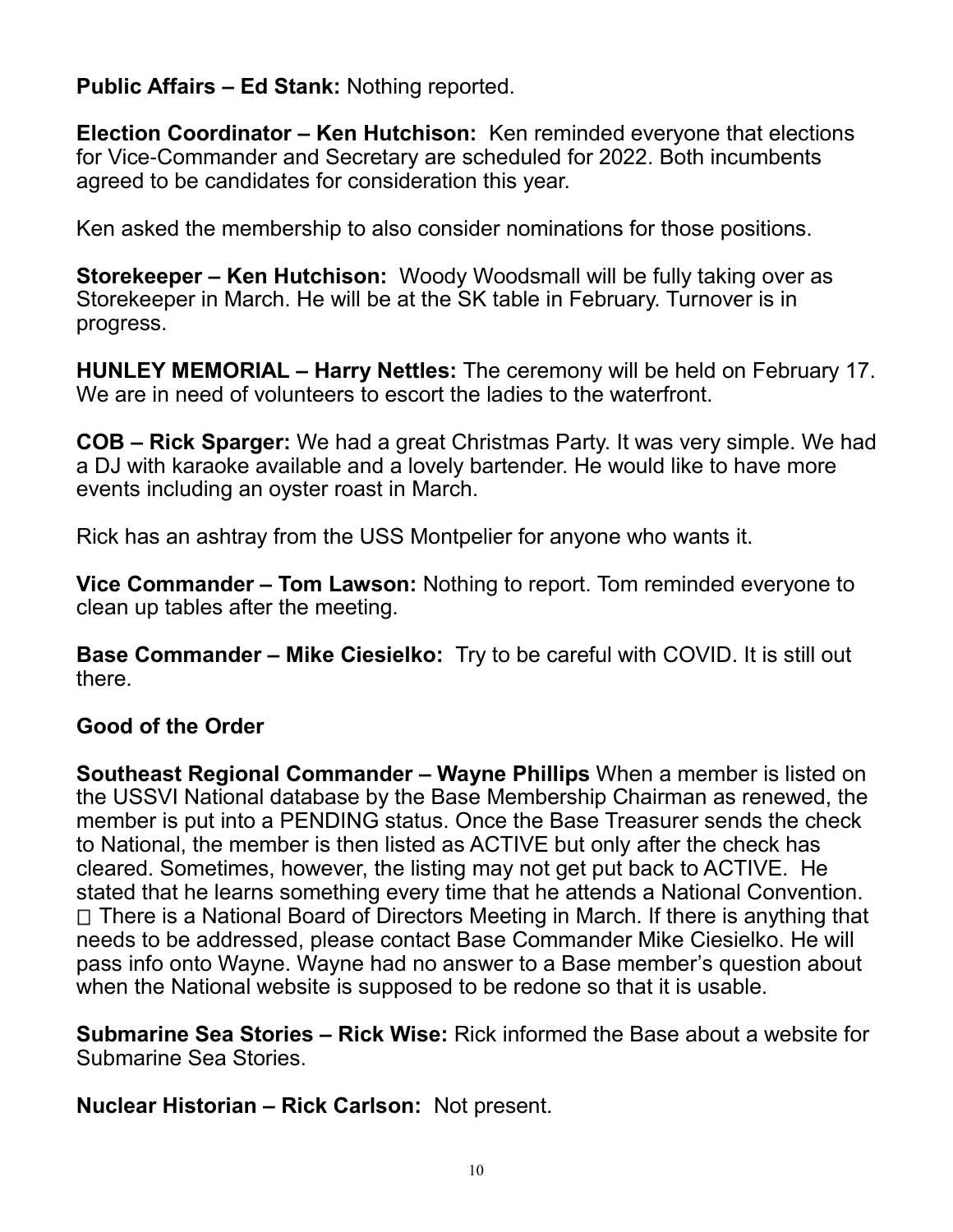**FRA Meeting Room – Harry Nettles:** All of the ceiling tiles in the FRA meeting room were replaced. Harry thanked the men who helped that day; listing theiirnames.

## **Non-Nuclear Historian – Harry Nettles:**

Heroes come in various shapes and sizes. We've all heard stories of heroes, but tonight I want to tell you about a hero that I found that was quite amazing. Her name was Reba Whittle. She was born in Rock Springs, Texas in 1919. She graduated from high school and decided that she wanted to become a nurse – so she went to nursing school. She enlisted in the Army Nurse Corp in June, 1941 because she wanted to serve her country and like many Americans in 1941, saw the writing on the wall. She served in several hospitals after she enlisted and in August, 1943, she was accepted in the Army Air Force School of Air Evacuation. She wanted to go in and pick up the wounded and get them to safety in a hospital, in a plane that had no armor and no armament. She became a flight nurse. These nurses must be self-sufficient. They had to be able to take care of their patients, able to stop bleeding, deal with shock and treat pain – all in the absence of a doctor. In January, 1944, she was transferred to England and she flew forty (40) missions between then and September, 1944 – going in to recover wounded soldiers and getting them back, so that they could get treatment in a hospital. In September, 1944, while flying to St. Trond, Belgium to recover some casualties, her aircraft wandered off course – they did not have GPS back then. This aircraft sometimes carried materials for war, sometimes troops and when it left its destination, it was carrying the wounded. So, they did not have that BIG red cross on the side of that airplane. As they were approaching where they thought was their destination, they were hit with German flak, which took them down. The plane crashed, the pilot was killed and the copilot was wounded. The flight sergeant was wounded and she had a concussion. She suffered lacerations to her face and injury to her back and as they crawled out of the burning plane, the German soldiers came and picked them up, they became POWs. They were taken to a nearby village where they were treated for their injuries and then moved to a nearby hospital where a German doctor looked at her and said, "It is too bad having a woman, as you are the first and no one knows what to do with you." They were taken to an evaluation office north of Frankfurt where Reba was separated from the rest of her crew. She was then moved to Stalag IX, an associated British medical center there treating burn victims and amputees. After several weeks, a member of the International American Red Cross saw her and notified the State Department and in January, 1945, Reba was repatriated and sent back to the United States. Following her recovery, she was transferred to the Army Air Force hospital in California where she met and married her husband, Lt. Colonel Stanley Tobiason. She was discharged in 1946 under a classification as fit for duty, still suffering from headaches and other injuries that she suffered from the crash back in 1944. She appealed to the VA several times for medical retirement and several times, she was denied. She finally gave up. She died of cancer in 1981.